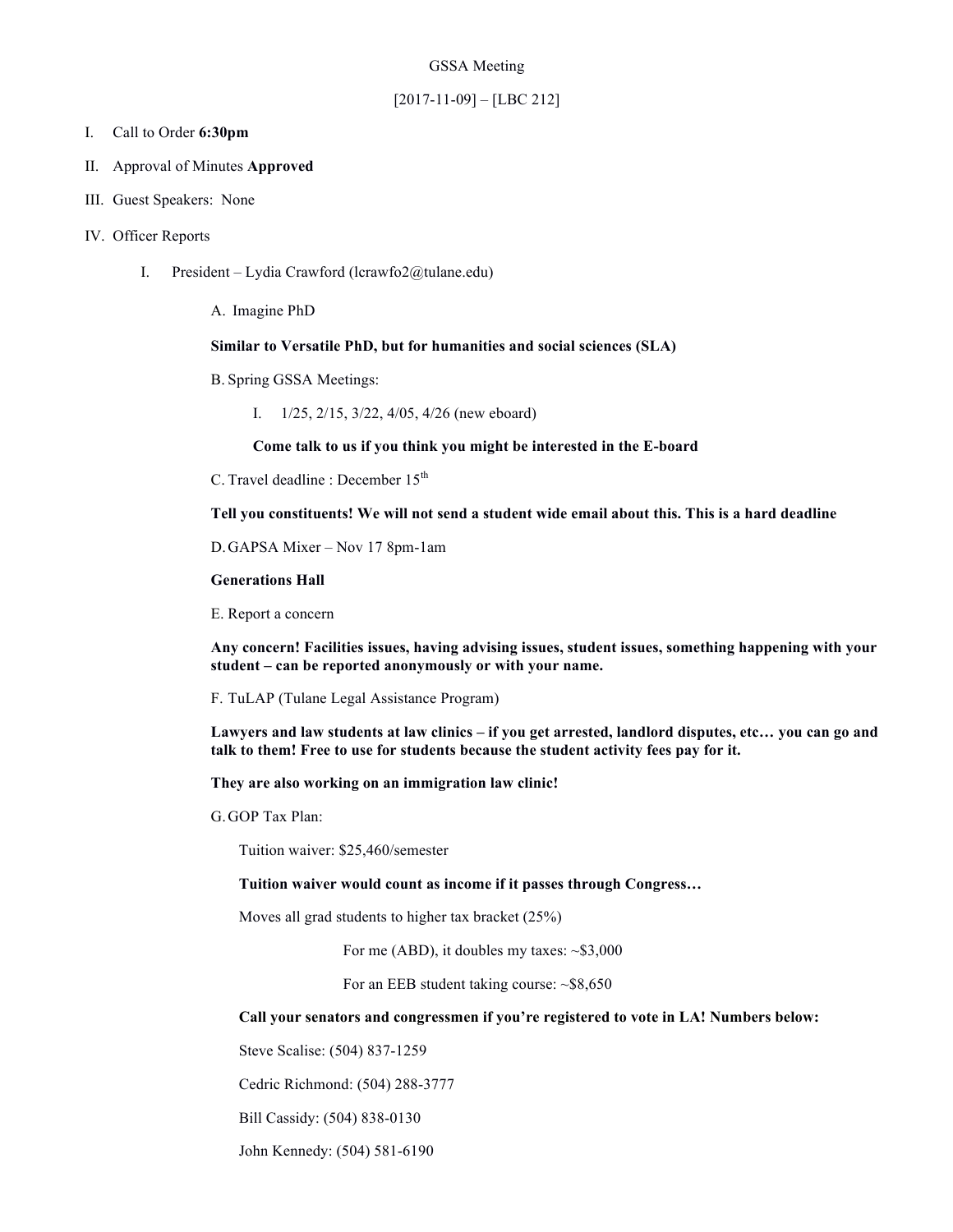**OGPS sent an email to GSSA students, administrations sent it to all faculty and staff.**

**Tulane hired lobbyists, releasing statements against the tax plan.**

**Might be good to have this sent out to undergrads, since they may be interested in grad school in the futue.**

- II. Vice President Davette Gadison (dgadison@tulane.edu)
	- A. Funding Requests
		- I. GSSA Game Night \$3,500 (first week of March)

**At Shamrock.**

**Option 1: 4 Kegs, no RSVP (\$1500 for kegs, \$2000 for food) 1 cider keg!**

**Option 2: Drink tickets, would need a max tab, RSVP**

**Option 3: Irish car bomb package – charge \$30/person – unlimited drinking for 3 hours**

**We will have access to all the games!**

**Motion to fund GSSA Game Night at Shamrock (option 1) for \$3500. 0 oppose, 0 abstain, 38 approve**

II. GSSA Trivia Nights Spring 2018 - \$3000 (2/22, 3/29, 4/19)

**Motion to fund GSSA trivia night for \$3000 – 0 oppose, 0 abstain, 38 approve**

III. Crawfish Boil - \$15,000 (April 13)

**Motion to fund GSSA Crawfish boil for \$15,000 – 0 oppose, 0 abstain, 38 approve**

- II. Treasurer Robyn Brooks (rbrooks3@tulane.edu)
	- A. Currently, we have \$31,927.98 in the bank
	- B. Speaker Request

| Requestor's<br>Department | Speaker<br>Legal Name | Full | Event<br><b>Start</b><br>Date | Honorarium | Travel   | Lodging  |
|---------------------------|-----------------------|------|-------------------------------|------------|----------|----------|
| Anthropology              | Kate Spradley         |      | 2/2/18                        | \$200.00   | \$500.00 | \$170.00 |

**Part of the anthropology colloquium series – it is open to the public! The department is also helping fund it.**

**Motion to fund speaker request in full – 0 oppose, 0 abstain, 38 approve**

C. Event Requests

| <b>Event Title</b> | Date | Amount<br><b>Requested</b> | Expense | Expected<br>Attendance | Per<br>person |
|--------------------|------|----------------------------|---------|------------------------|---------------|
|                    |      |                            |         |                        |               |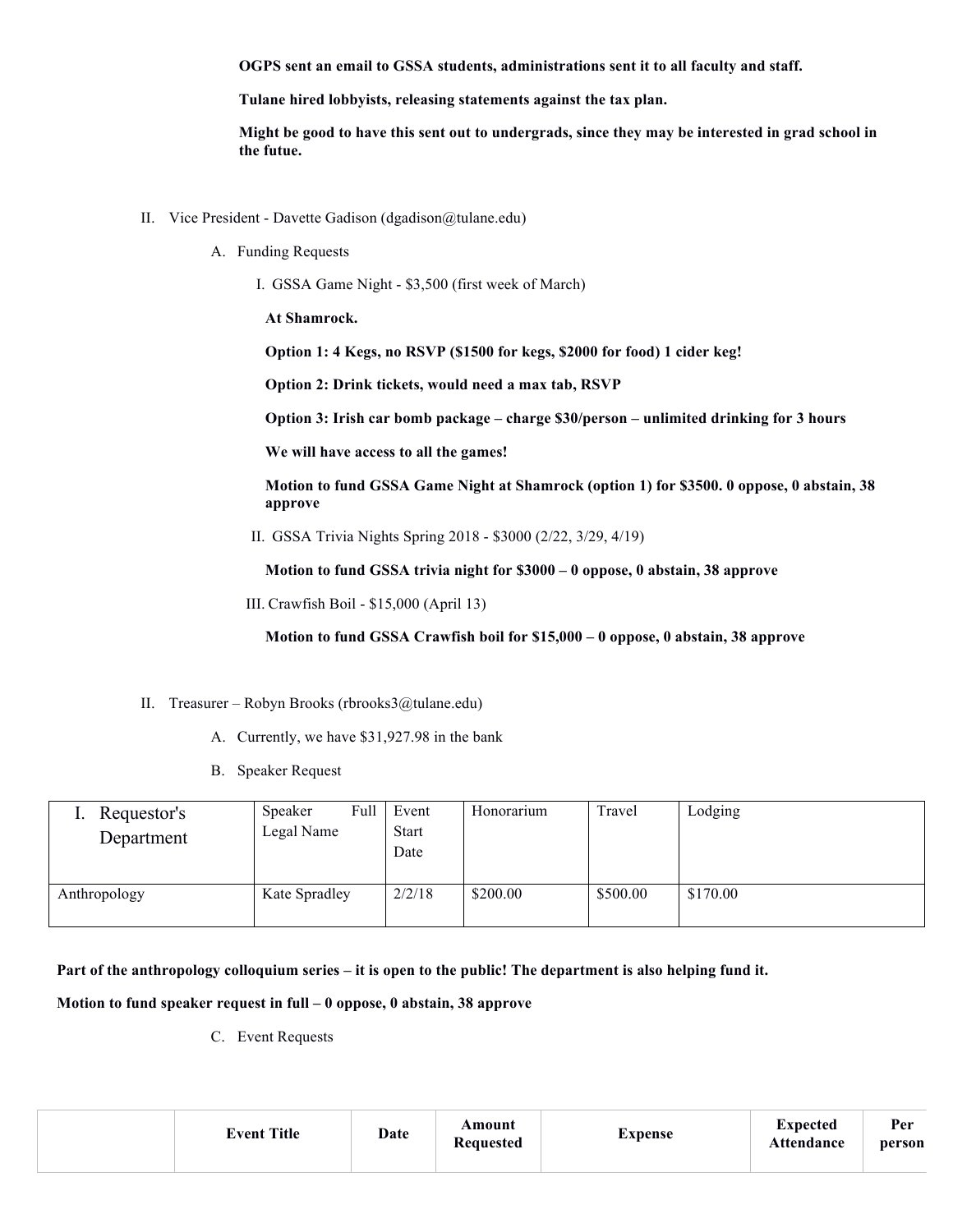| <b>Department</b>                           |                                               |          |        |                                                                                                                     |                                                                                |         |
|---------------------------------------------|-----------------------------------------------|----------|--------|---------------------------------------------------------------------------------------------------------------------|--------------------------------------------------------------------------------|---------|
| Cell & Molecular<br><b>Biology</b>          | <b>CMB: ATCG</b><br>Social/Business Meeting   | 11/29/17 | 196    | Hotdogs - 15 @\$7.95/ea, Non-<br>alcoholic beverage - 15 @<br>\$2/ea, Fries - 5 @4.19/ea<br>(average), plus 15% tip | 15                                                                             | \$13.07 |
| Chemistry                                   | Departmental Meeting                          | 11/15/17 | 140    | Papa John's Pizza                                                                                                   | 20                                                                             | \$7.00  |
| Chemistry                                   | Departmental Meeting                          | 12/6/17  | 150    | Cane's                                                                                                              | 20                                                                             | \$7.50  |
| Computer<br><b>Science</b>                  | Computer Science<br><b>Department Meeting</b> | 11/30/17 | 50     | Two large pizzas and soda                                                                                           | 8                                                                              | \$6.25  |
| Earth &<br>Environmental<br><b>Sciences</b> | <b>ESGA Monthly Meeting</b>                   | 11/15/17 | 175    | Pizza                                                                                                               | 30                                                                             | \$5.83  |
| Ecology &<br>Evolutionary<br><b>Biology</b> | Dec Departmental<br>Meeting                   | 12/5/17  | 150    | Food                                                                                                                | 17                                                                             | \$8.82  |
| Ecology &<br>Evolutionary<br><b>Biology</b> | End of Semester Get<br>Together               | 12/8/17  | 250    | Dinner                                                                                                              | 22 Graduate<br>students and<br>their guests<br>(significant<br>others) $(44?)$ | \$5.68  |
| <b>History</b>                              | <b>History Fall Meeting</b>                   | 11/17/17 | 200    | Food (Whole Foods)                                                                                                  | 35 Graduate<br>students and<br>plus ones.<br>(70?)                             | \$2.86  |
| <b>Total</b>                                |                                               |          | \$1311 |                                                                                                                     |                                                                                |         |

**Motion to vote on events as a slate – 0 oppose, 0 abstain, 38 approve**

**Motion to approve all events for funding – 0 oppose, 0 abstain, 38 approve**

III. Secretary – Sarah Khalil (skhalil@tulane.edu)

- A. Enrollment numbers changes in  $#$  of reps
- V. New Business
	- I.
	- II.